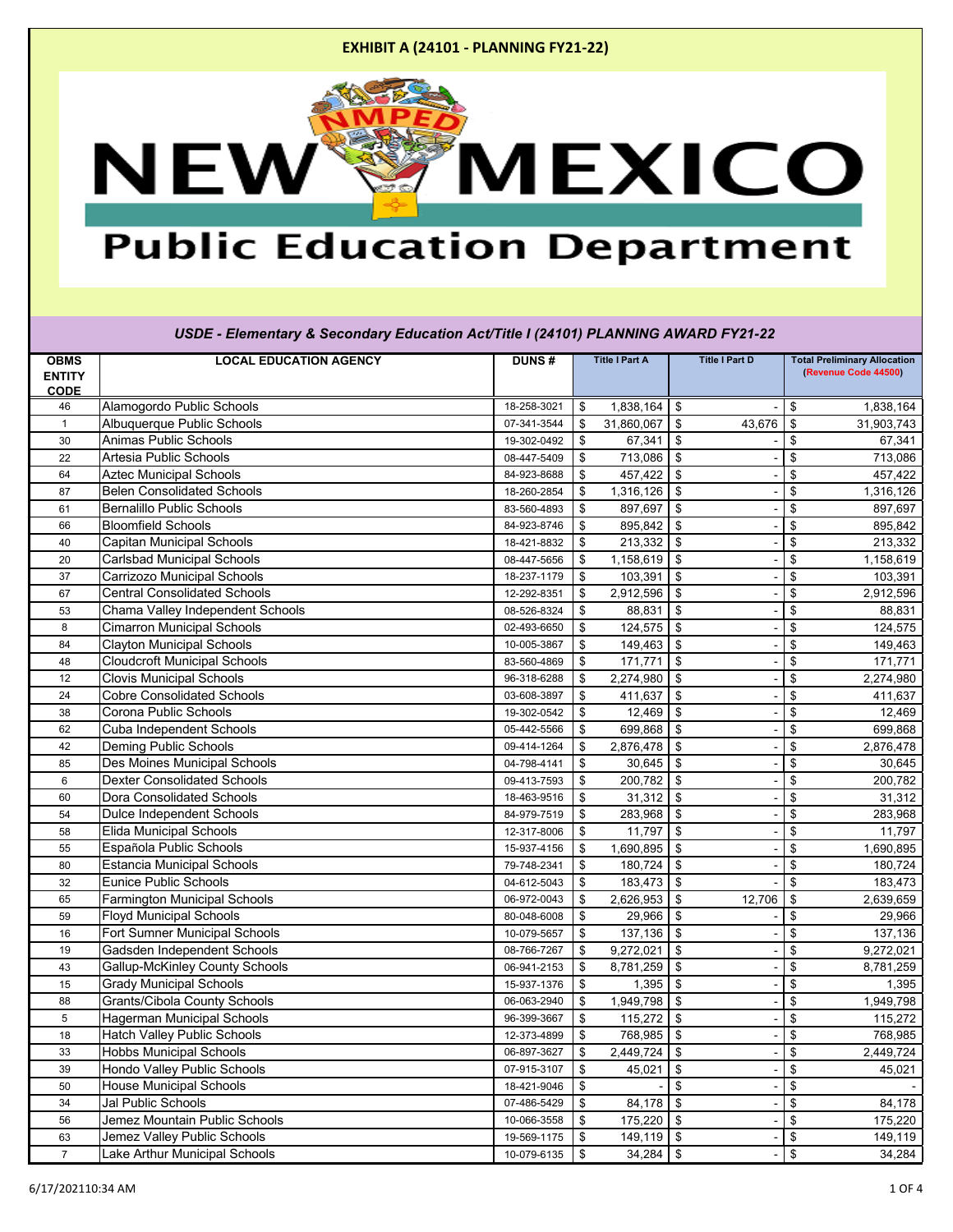

# **Public Education Department**

#### **OBMS ENTITY CODE LOCAL EDUCATION AGENCY DUNS # Title I Part A Title I Part D Total Preliminary Allocation (Revenue Code 44500)** *USDE - Elementary & Secondary Education Act/Title I (24101) PLANNING AWARD FY21-22* 17 **Las Cruces Public Schools** 6,998,489 **120 120 135,793 1361 136,998,489 135,793 136** 69 |Las Vegas City Public Schools | 10-005-3990 | \$ 572,732 | \$ 572,732 51 Logan Municipal Schools 10-278-4170 \$ 39,840 \$ - \$ 39,840 29 Lordsburg Municipal Schools 09-413-5670 \$ 241,670 \$ - \$ 241,670 41 Los Alamos Public Schools 07-338-7409 \$ 46,664 \$ - \$ 46,664 86 Los Lunas Public Schools 08-146-6427 \$ 1,983,562 \$ - \$ 1,983,562 21 |Loving Municipal Schools | 10-060-5997 |\$ 76,283 | \$ 76,283 31 Lovington Municipal Schools | 12-351-4762 | \$ 604,041 | \$ 1,588 | \$ 605,630 75 | Magdalena Municipal Schools | 07-645-1756 | \$ 351,363 | \$ - | \$ 351,363 11 Maxwell Municipal Schools 10-005-4055 \$ 24,392 \$ - \$ 24,392 14 | Melrose Municipal Schools | 10-060-6003 | \$ 36,676 | \$ - \$ 36,676 | \$ 36,676 | \$ 36,676 78 | Mesa Vista Consolidated Schools | 05-821-1590 | \$ 132,572 | \$ 132,572 44 | Mora Independent Schools | 09-414-3401 | \$ 126,837 | \$ - | \$ 126,837 81 Moriarty-Edgewood School District **11-122-4219 | 01-122-4219 | \$** 681,684 | \$ 681,684 | \$ 681,684 28 Mosquero Municipal Schools 10-066-3608 \$ - \$ - \$ - 82 Mountainair Public Schools 12-361-3127 \$ 200,900 \$ - \$ 200,900 70 Pecos Independent School District 05-494-0481 \$ 183,447 \$ - \$ 183,447 77 | Peñasco Independent Schools | 29-937-8146 | \$ 210,567 | \$ 210,567 | \$ 210,567 72 Pojoaque Valley Public Schools 08-195-9579 \$ 309,127 \$ - \$ 309,127 57 Portales Municipal Schools 12-361-1816 \$ 1,070,243 \$ 3,971 \$ 1,074,214 3 Quemado Independent Schools 01-682-0532 \$ 151,610 \$ - \$ 151,610 79 Questa Independent Schools 86-767-6298 \$ 168,224 \$ - \$ 168,224 9 Raton Public Schools 12-296-2160 \$ 313,525 \$ - \$ 313,525 2 Reserve Independent Schools 12-75-71342 | \$ 75,704 | \$ 12-75-71342 | \$ 75,704 | \$ 75,704 83 |Rio Rancho Public Schools | 83-560-4810 | \$ 2,196,081 | \$ 2,196,081 4 | Roswell Independent Schools | 07-138-5249 | \$ 3,154,855 | \$ - \$ 3,154,855 | \$ 27 Roy Municipal Schools 12-334-4574 \$ 1,161 \$ - \$ 1,161 36 Ruidoso Municipal Schools 10-155-4744 \$ 538,649 \$ - \$ 538,649 52 San Jon Municipal Schools 10-060-6029 | \$ 29,788 | \$ 29,788 | \$ 29,788 | \$ 29,788 71 Santa Fe Public Schools 09-714-4281 \$ 2,771,502 \$ - \$ 2,771,502 25 Santa Rosa Consolidated Schools 03-612-5920 \$ 208,031 \$ - \$ 208,031 23 Silver Consolidated School District 20 23 | 18-047-0423 | \$ 950,063 | \$ 950,063 | \$ 950,063 | \$ 950,063 74 Socorro Consolidated Schools **1986 120 September 104-070-5303**  $\frac{1}{3}$  929,002  $\frac{1}{3}$  929,002  $\frac{1}{3}$  -  $\frac{1}{3}$  929,002 10 Springer Municipal Schools 18-262-0369 | 18-262-0369 | \$ 62,473 | \$ 62,473 | \$ 62,473 | \$ 62,473 76 Taos Municipal Schools 19-329-1002 \$ 1,005,914 \$ - \$ 1,005,914 35 Tatum Municipal Schools 10-005-4170 \$ 59,135 \$ - \$ 59,135 13 Texico Municipal Schools 18-261-9114 \$ 160,215 \$ - \$ 160,215 73 | Truth or Consequences Municipal Schools | 10-005-4196 | \$ 740,597 | \$ | \$ 740,597 | \$ 740,597 49 Tucumcari Public Schools 09-414-4391 \$ 540,610 \$ - \$ 540,610 47 Tularosa Municipal Schools 10-837-6617 \$ 533,756 \$ - \$ 533,756 26 Vaughn Municipal Schools 10-005-4220 | \$ 32,705 | \$ 32,705 | \$ 32,705 | \$ 32,705 | \$ 32,705 45 Wagon Mound Public Schools 10-005-4238 \$ 120,081 \$ - \$ 120,081 68 West Las Vegas Public Schools 06-942-2491 \$ 892,703 \$ 3,176 \$ 895,880 89 | Zuni Public School District | 10-504-2907 | \$ 1,068,318 | \$ 1,068,318 | \$ 1,068,318 STATE CHARTERS **\$**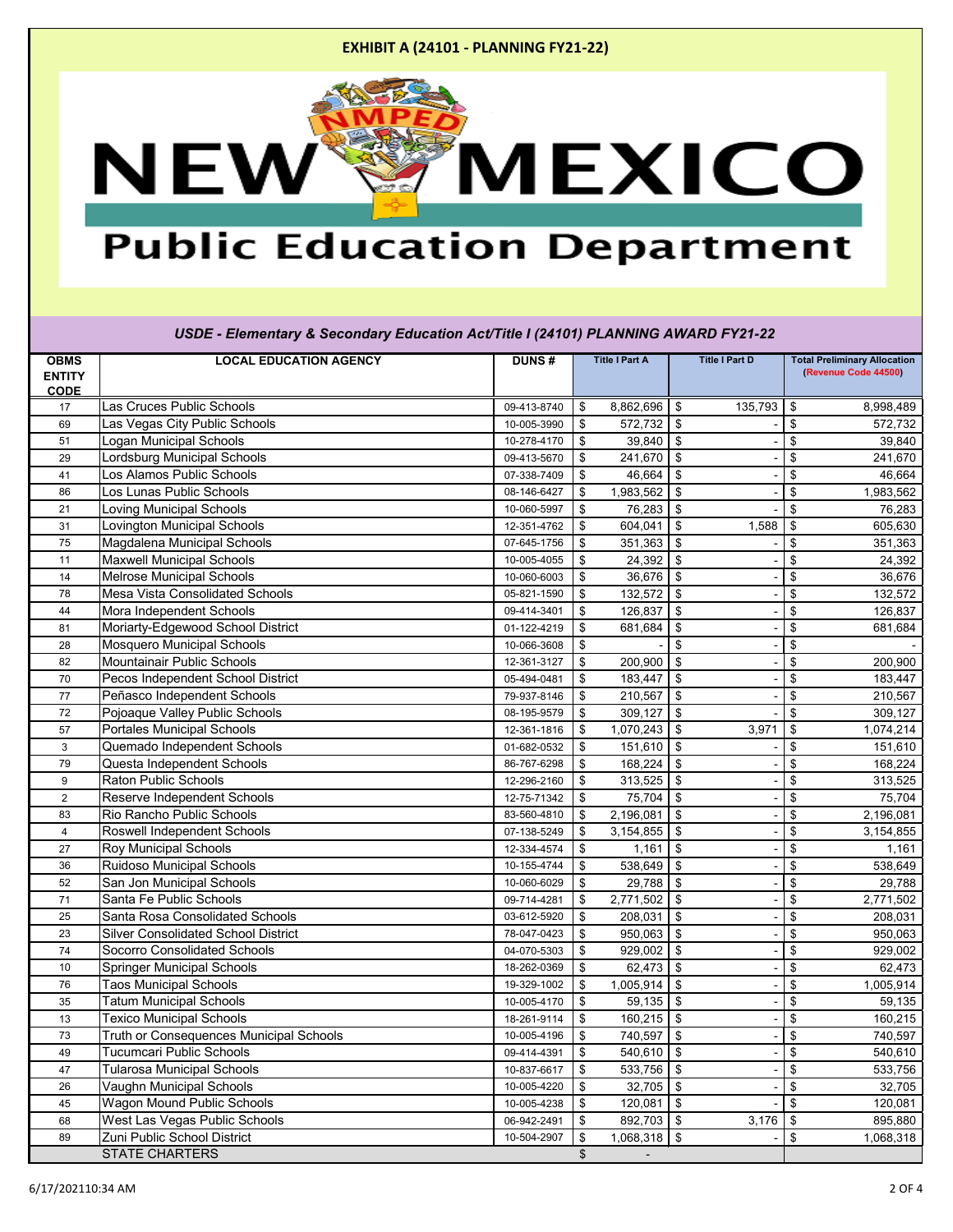

# **Public Education Department**

| USDE - Elementary & Secondary Education Act/Title I (24101) PLANNING AWARD FY21-22 |                                                              |              |                              |                            |                                      |  |  |  |  |
|------------------------------------------------------------------------------------|--------------------------------------------------------------|--------------|------------------------------|----------------------------|--------------------------------------|--|--|--|--|
| <b>OBMS</b>                                                                        | <b>LOCAL EDUCATION AGENCY</b>                                | <b>DUNS#</b> | <b>Title I Part A</b>        | <b>Title I Part D</b>      | <b>Total Preliminary Allocation</b>  |  |  |  |  |
| <b>ENTITY</b>                                                                      |                                                              |              |                              |                            | (Revenue Code 44500)                 |  |  |  |  |
| <b>CODE</b><br>580-001                                                             | 21st Century Public Academy                                  | 06-603-3031  | 105,707<br>\$                | $\$\$                      | 105,707<br>\$                        |  |  |  |  |
| 579-001                                                                            | <b>ACES Technical Charter School</b>                         | 11-720-9902  | \$                           | \$                         | \$                                   |  |  |  |  |
| 528-001                                                                            | Albuquerque Bilingual Academy                                | 01-594-6921  | \$<br>177,539                | $\$\$                      | \$<br>177,539                        |  |  |  |  |
| 574-001                                                                            | Albuquerque Collegiate Charter School                        | 08-120-1500  | \$<br>70,774                 | \$                         | \$<br>70,774                         |  |  |  |  |
| 524-001                                                                            | AIMS @ UNM                                                   | 96-759-4388  | \$<br>30,699                 | \$                         | \$<br>30,699                         |  |  |  |  |
| 516-001                                                                            | Albuquerque School of Excellence                             | 96-438-5368  | \$<br>336,069                | \$                         | \$<br>336,069                        |  |  |  |  |
| 517-001                                                                            | Albuquerque Sign Language Academy (The)                      | 96-259-6008  | \$<br>46,143                 | \$                         | \$<br>46,143                         |  |  |  |  |
| 532-001                                                                            | Aldo Leopold High School                                     | 82-586-2134  | \$<br>47,674                 | $\mathfrak{S}$             | \$<br>47,674                         |  |  |  |  |
| 511-001                                                                            | Alma d' arte Charter High School                             | 15-834-9188  | \$<br>55,115                 | $\boldsymbol{\mathsf{\$}}$ | \$<br>55,115                         |  |  |  |  |
| 575-001                                                                            | <b>Altura Preparatory School</b>                             | 08-119-9774  | \$<br>47,110                 | $\$\$                      | \$<br>47,110                         |  |  |  |  |
| 525-001                                                                            | Amy Biehl Charter High School                                | 04-453-9596  | \$<br>76,884                 | \$                         | \$<br>76,884                         |  |  |  |  |
| 520-001                                                                            | ASK Academy (The)                                            | 02-763-1876  | 37,118<br>\$                 | \$                         | \$<br>37,118                         |  |  |  |  |
| 512-001                                                                            | <b>Cesar Chavez Community School</b>                         | 18-762-1888  | \$<br>93,034                 | \$                         | \$<br>93,034                         |  |  |  |  |
| 562-001                                                                            | Dzit Dit Lool School of Empowerment, Action and Perseverance | 08-015-4085  | \$<br>32,311                 | \$                         | \$<br>32,311                         |  |  |  |  |
| 550-001                                                                            | <b>Estancia Valley Classical Academy</b>                     | 08-025-5234  | \$<br>90,026                 | \$                         | 90,026<br>\$                         |  |  |  |  |
| 557-001                                                                            | <b>Explore Academy</b>                                       | 05-466-2018  | \$<br>79,169                 | \$                         | \$<br>79,169                         |  |  |  |  |
| 581-001                                                                            | Explore Academy - Las Cruces                                 | 11-796-3225  | \$                           | \$                         | \$                                   |  |  |  |  |
| 503-001                                                                            | <b>Horizon Academy West</b>                                  | 79-372-5230  | 117,849<br>\$                | $\mathfrak{S}$             | \$<br>117,849                        |  |  |  |  |
| 573-001                                                                            | Hózhó Academy                                                | 08-124-4280  | \$<br>157,817                | \$                         | \$<br>157,817                        |  |  |  |  |
| 535-001                                                                            | J. Paul Taylor Academy                                       | 08-002-1416  | \$<br>41,270                 | \$                         | \$<br>41,270                         |  |  |  |  |
| 560-001                                                                            | La Academia Dolores Huerta                                   | 80-048-6081  | \$<br>41,320                 | \$                         | \$<br>41,320                         |  |  |  |  |
| 546-001                                                                            | La Tierra Montessori School of the Arts and Sciences         | 07-860-4652  | \$<br>21,555                 | \$                         | 21,555<br>\$                         |  |  |  |  |
| 567-001                                                                            | Las Montañas Charter School                                  | 02-905-6318  | \$<br>83,562                 | $\mathfrak{S}$             | \$<br>83,562                         |  |  |  |  |
| 519-001                                                                            | MASTERS Program (The)                                        | 96-461-5798  | \$<br>32,595                 | \$                         | \$<br>32,595                         |  |  |  |  |
| 547-001                                                                            | <b>McCurdy Charter School</b>                                | 07-873-2212  | \$<br>130,017                | $\boldsymbol{\mathsf{\$}}$ | \$<br>130,017                        |  |  |  |  |
| 501-001                                                                            | Media Arts Collaborative Charter School                      | 00-424-7970  | \$<br>72,434                 | \$                         | \$<br>72,434                         |  |  |  |  |
| 578-001                                                                            | Middle College High School                                   | 03-747-5351  | $40,470$ \\$<br>\$           |                            | \$<br>40,470                         |  |  |  |  |
| 542-001                                                                            | Mission Achievement and Success Charter School               | 08-055-1210  | $909,833$   \$<br>\$         |                            | 909,833                              |  |  |  |  |
| 564-001                                                                            | Monte del Sol Charter School                                 | 01-474-4200  | $64,635$ \$<br>\$            |                            | \$<br>64,635                         |  |  |  |  |
| 529-001                                                                            | Montessori Elementary School (The)                           | 80-048-6230  | \$<br>60,441                 | $\boldsymbol{\mathsf{\$}}$ | \$<br>60,441                         |  |  |  |  |
| 549-001                                                                            | New America School of Las Cruces                             | 07-919-4295  | \$<br>54,040                 | $\$\$                      | \$<br>54,040                         |  |  |  |  |
| 554-001                                                                            | <b>New Mexico Connections Academy</b>                        | 07-920-1379  | \$<br>320,031                | $\mathfrak{S}$             | \$<br>320,031                        |  |  |  |  |
| 509-001                                                                            | New Mexico School for the Arts                               | 08-055-4399  | \$<br>27,326                 | \$                         | \$<br>27,326                         |  |  |  |  |
| 504-001                                                                            | North Valley Academy                                         | 13-693-0356  | \$<br>172,057                | $\$\$                      | \$<br>172,057                        |  |  |  |  |
| 577-001                                                                            | Raices del Saber Xinachtli Community School                  | 11-707-1791  | \$<br>27,373                 | $\boldsymbol{\mathsf{\$}}$ | \$<br>27,373                         |  |  |  |  |
| 539-001                                                                            | Red River Valley Charter School                              | 15-937-4347  | 45,463<br>\$                 | $\mathfrak{S}$             | \$<br>45,463                         |  |  |  |  |
| 570-001                                                                            | Roots and Wings Community School                             | 83-324-3368  | 15,809<br>\$                 | \$                         | \$<br>15,809                         |  |  |  |  |
| 563-001                                                                            | Sandoval Academy of Bilingual Education                      | 01-561-4185  | \$<br>49,795                 | \$                         | \$<br>49,795                         |  |  |  |  |
| 505-001                                                                            | School of Dreams Academy                                     | 82-945-6487  | \$<br>119,810                | $\mathfrak{S}$             | \$<br>119,810                        |  |  |  |  |
| 568-001                                                                            | Six Directions Indigenous Charter School                     | 00-347-2448  | \$<br>37,801                 | \$                         | \$<br>37,801                         |  |  |  |  |
| 576-001                                                                            | Solare Collegiate Charter School                             | 11-692-6037  | \$<br>99,558                 | $\boldsymbol{\mathsf{\$}}$ | \$<br>99,558                         |  |  |  |  |
| 515-001                                                                            | South Valley Preparatory School                              | 96-438-4445  | \$<br>92,658                 | $\$\$                      | \$<br>92,658                         |  |  |  |  |
| 544-001                                                                            | Southwest Aeronautics, Mathematics, and Science Academy      | 07-843-0713  | 37,690<br>\$                 | $\mathfrak{S}$             | \$<br>37,690                         |  |  |  |  |
| 530-001                                                                            | Southwest Preparatory Learning Center                        | 80-048-5851  | 64,552<br>\$                 | $\$\$                      | $\boldsymbol{\mathsf{\$}}$<br>64,552 |  |  |  |  |
| 531-001                                                                            | Southwest Secondary Learning Center                          | 01-527-4280  | $\sqrt[6]{3}$<br>41,659   \$ | $\blacksquare$             | $\boldsymbol{\mathsf{\$}}$<br>41,659 |  |  |  |  |